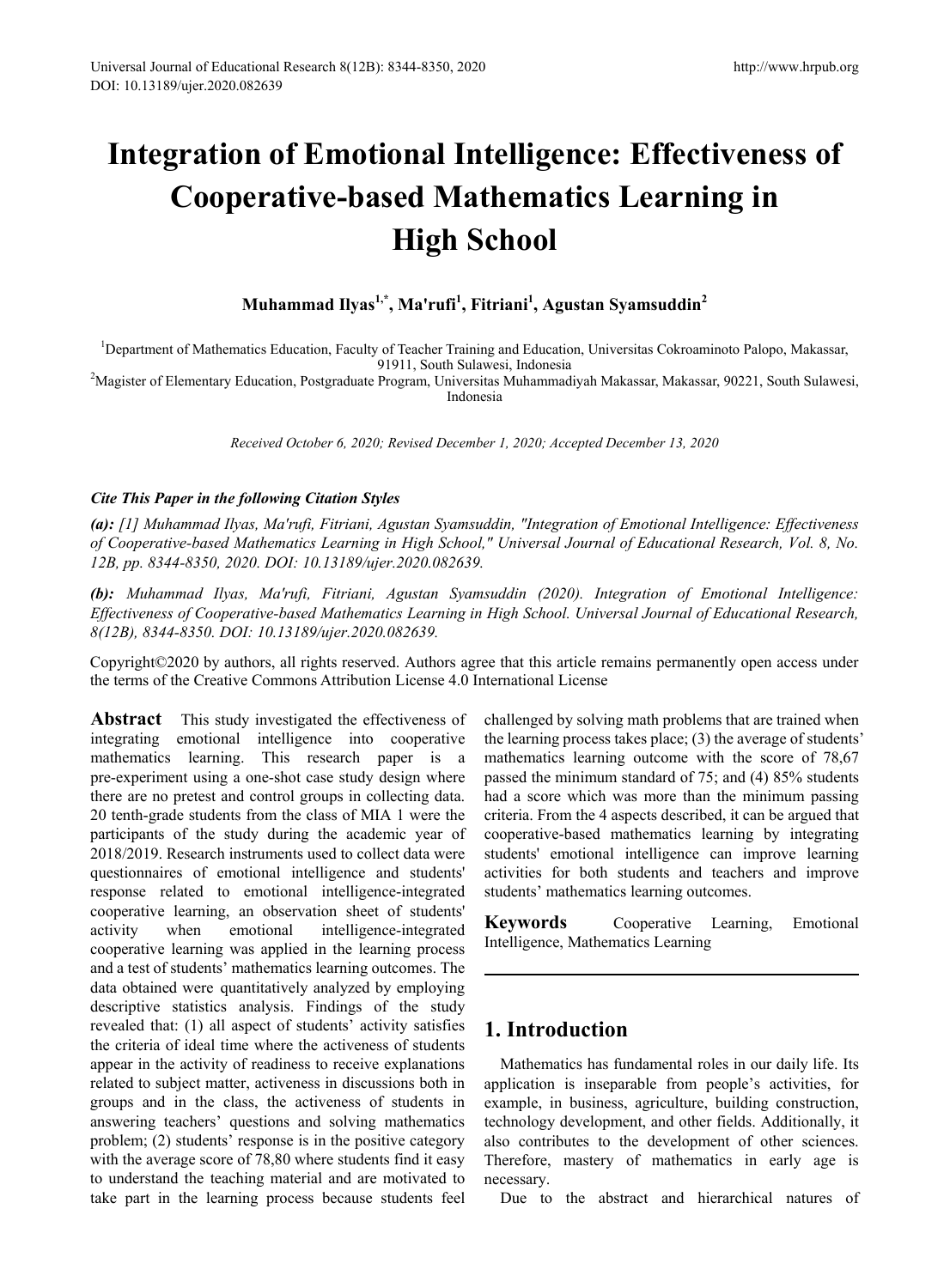mathematics, however, the discipline still becomes a frightening specter for students in Indonesia. It is evident from the result of PISA (Programme for International Student Assessment) 2018, where Indonesia students' scores ranked 67 out of 73 participating countries with a score of 379 [1]. Their low scores were the result of teachers' tendency to implement teacher-centered learning, where students act only as a listener. This leads to less meaningful and interesting instruction for them.

Various ways could be employed to enhance students' mathematics skills, and one of them is implementing student-centered learning [2]. This learning allows students to discuss and construct their knowledge on their own. It does not only result in a better understanding of the topic taught, but it also becomes a meaningful mathematics lesson for them where students can relate new information obtained during the learning process with relevant concepts contained in students' cognitive structures so that students can construct new knowledge or create meaning as a result of thinking and interacting in a social context. One of the options in student-centered instructions is the cooperative model, which is suited for most of the subjects in the school curriculum, including mathematics [3].

Cooperative learning divided students into small heterogeneous groups to provide the opportunity to exchange ideas in solving the problems given. The small groups consisting of 4-6 students enable the students to collaborate, discuss, interact, solve problems, and fulfill their obligation with their peers to achieve common goals [4,5].

There are six phases of cooperative learning [6]. It started with the teachers stating the learning objectives and motivating the students. The teachers then present the information or material related to the topic of the lesson to the students. After the material presentation, students were organized into their groups, and then the teacher guides and facilitates the groups to study and do their task. Next, evaluation is carried out by assessing their knowledge about the learning materials or asking several groups of students to present their works. Last but not least, the teacher gives appreciation and rewards to students for their participation in learning.

Collaboration, exchange of ideas, and peer-teaching are the goals of cooperative learning. However, several problems might arise during the learning process, such as students' participation, especially low-achieving students who tend to be passive during the learning process. Slavin [7] said that some students do not actively participate in learning and give the decision to their peers. Emotional impediment such as anxiety is one factor affecting students' passiveness. It could disturb students' mathematics performance [8]. Therefore, a solution is necessary to prevent or tackle the problem, and integrating emotional intelligence into cooperative learning could be one of the ways.

The integration of emotional intelligence into learning could minimize the main obstacles of cooperative learning. It is because emotional intelligence has a positive correlation with students' group cohesiveness [9]. Additionally, by integrating emotional intelligence in cooperative learning, students are expected to manage or control their emotions effectively. The previously passive participants can be active in their groups through the integration of emotional intelligence. According to Adinda [10], emotional intelligence allows individuals to manage their personalities to achieve their objectives and build a good relationship. It is a set of skills to recognize, identify, regulate, and monitor the feelings or emotions of self and others, to motivate ourselves, and to manage relationships with other people [11-13]. Salovey & Mayer [13] even said that emotional intelligence could use the information regarding emotions to guides' thinking and actions.

While research on the topic of cooperative learning is prevalent, the study investigating the integration of emotional intelligence into instruction is a rarity. Some research found developing a learning media integrated with emotional intelligence [14] and another one investigated the effects of integrating it into instruction on students' attitudes toward mathematics [15].

Based on the previous explanations, it is necessary to investigate the effectiveness of the integration of emotional intelligence into cooperative-based mathematics learning in high school.

## **2. Methods**

This study is pre-experimental research employing a one-shot case study where the only test is at the end of the learning process by implementing cooperative learning with integrated emotional intelligence, and there is no control group [16]. The research was conducted during the even semester in the academic year of 2018/2019. It took place in SMA Negeri 4 Palopo in the class of MIA 1, which consisted of 20 tenth-grade students. There are four lessons in the implementation of cooperative learning, which cover the topics of sine and cosine.

The research instruments used were observation sheet of students' activity, questionnaires of student's response and emotional intelligence, and a test of students' mathematics learning outcome. The data obtained were analyzed by descriptive statistics. The research design is illustrated by the following Table 1.

**Table 1**. Research Design

| Treatment | Posttest |
|-----------|----------|
|           |          |

Note:

 $X =$  cooperative learning integrated with emotional intelligence.  $O =$  scores of students' mathematics learning outcomes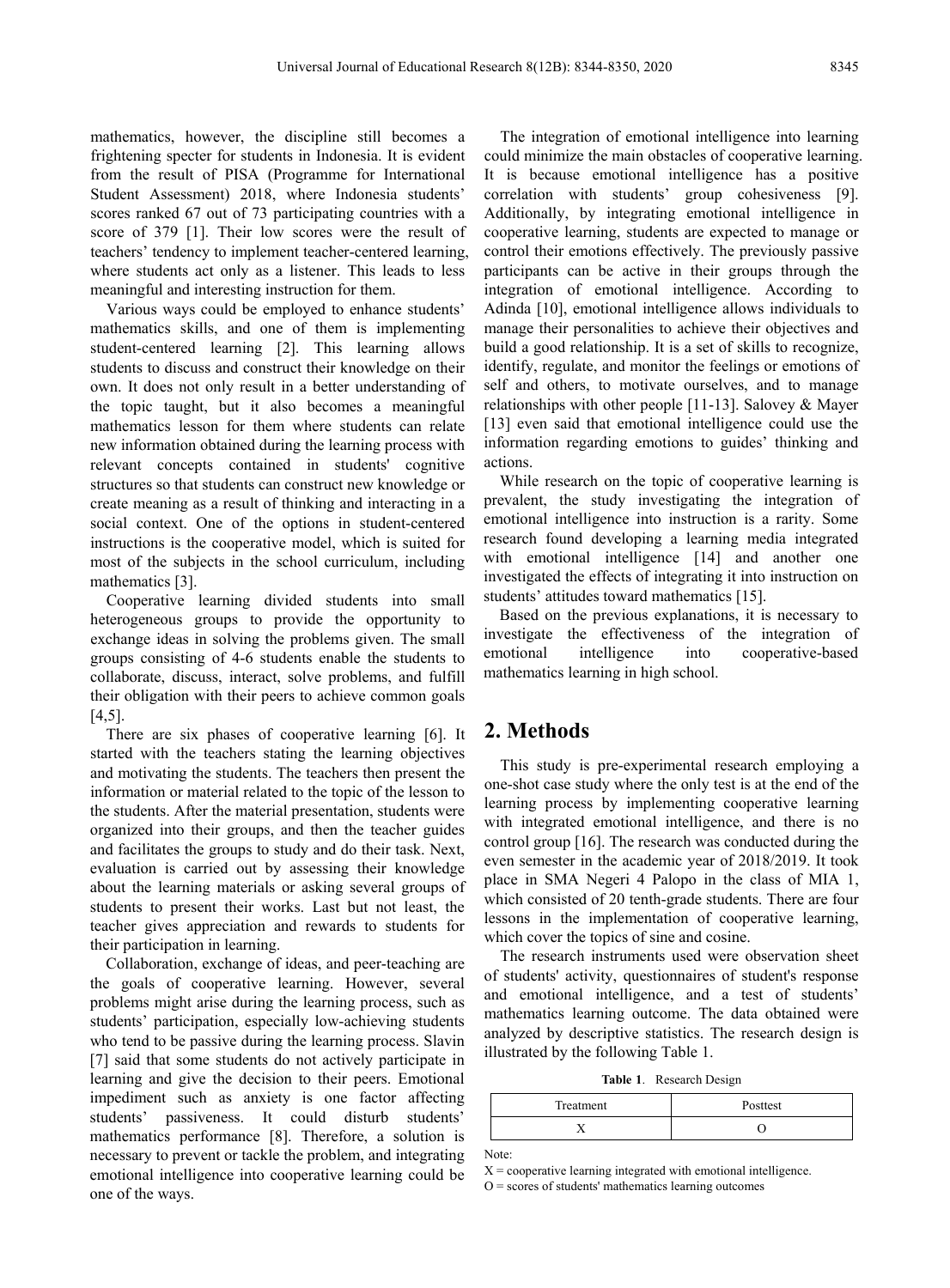Results from the test of mathematics' learning outcome and the questionnaire of emotional intelligence were categorized by the five-based ranking categorization, which utilizes mean and standard deviation values [17]. The ranking consisted of very high, high, average, low, and very low.

Regarding students' responses to the learning implemented, the score was classified by adapting the criteria used by Akbar [18] and Khabibah [19] from the three-based ranking to four-based ranking. They are very positive, positive, negative, and very negative.

In the study, the integration of emotional intelligence into cooperative mathematic learning is categorized as effective if it meets three of four criteria. The first criterion is that 85% of the students have to achieve the score of classical completeness (at least 75), while the second one is that their average test score must pass the minimum mastery criteria (75). As for the third criterion, the average of students' response to the learning implemented is categorized at least as positive. Lastly, five out of the seven aspects of students' activity observed are fulfilled.

# **3. Results and Discussion**

#### **3.1. Results**

Before the implementation of cooperative learning integrated with emotional intelligence, a questionnaire of emotional intelligence was administered to the students to group them based on their level of emotional intelligence. The result of the classification is presented by the following Table 2.

**Table 2**. Frequency Distribution of Emotional Intelligence Level of Students in X MIA 1 SMA Negeri Palopo

| N <sub>o</sub> | Category  | Frequency | Percentage (%) |
|----------------|-----------|-----------|----------------|
|                | Very High |           | 0,00           |
| $\mathfrak{D}$ | High      |           | 45,00          |
| 3              | Average   |           | 25,00          |
| 4              | Low       |           | 20,00          |
|                | Very Low  | 2         | 10,00          |
|                | Total     | 20        | 100,00         |

Table 2 reveals that students have different levels of emotional intelligence. Almost half (9) of students' emotional intelligence are categorized as high, and five students have an average level. As for the low and very low categories, there are 4 and 2 students, respectively. The classification was used by the teacher to divide the students into small heterogeneous groups.

Findings regarding observation on students' activity during the learning process are shown in Table 3.

Based on Table 3 and the criteria of ideal time of students' activity in learning, out of the four lessons conducted, the activity of tenth-grade students from the class of MIA 1 SMA Negeri 4 Palopo in learning meets the effectiveness criteria with all scores falling into tolerance interval.

| <b>Observed Aspects</b>                                                          | Percentage of Students Activity in Learning<br>(%) |               |                | <b>Ideal Time</b> | Tolerance Interval PWI |               |
|----------------------------------------------------------------------------------|----------------------------------------------------|---------------|----------------|-------------------|------------------------|---------------|
|                                                                                  | <b>RPPI</b>                                        | <b>RPP II</b> | <b>RPP III</b> | <b>RPP IV</b>     | $(\%)$                 |               |
| Paying attention to information and taking<br>notes as necessary                 | 19                                                 | 20            | 20             | 19                | 19                     | $14\% - 24\%$ |
| Reading students' worksheets, learning<br>material, or students' textbooks.      | 18                                                 | 20            | 18             | 19                | 19                     | $14\% - 24\%$ |
| Active participation in assignment                                               | 30                                                 | 29            | 29             | 27                | 30                     | $25% - 35%$   |
| Active discussion with friends.                                                  | 18                                                 | 17            | 21             | 19                | 19                     | $14\% - 24\%$ |
| Asking questions to students or teachers                                         | 7                                                  |               | 6              | 8                 |                        | $2\% - 12\%$  |
| Answering or responding to students or<br>teachers' questions                    | 5                                                  | 6             | 4              | $\mathcal{I}$     |                        | $2\% - 12\%$  |
| Irrelevant activities to the current learning<br>such as playing, sleeping, etc. | 3                                                  |               | $\overline{c}$ |                   | 0                      | $0\% - 5\%$   |

**Table 3.** Students' Activity during the Cooperative Learning Integrated with Emotional Intelligence

Note: RPP is the lesson or meeting, PWI is the percentage of time indicator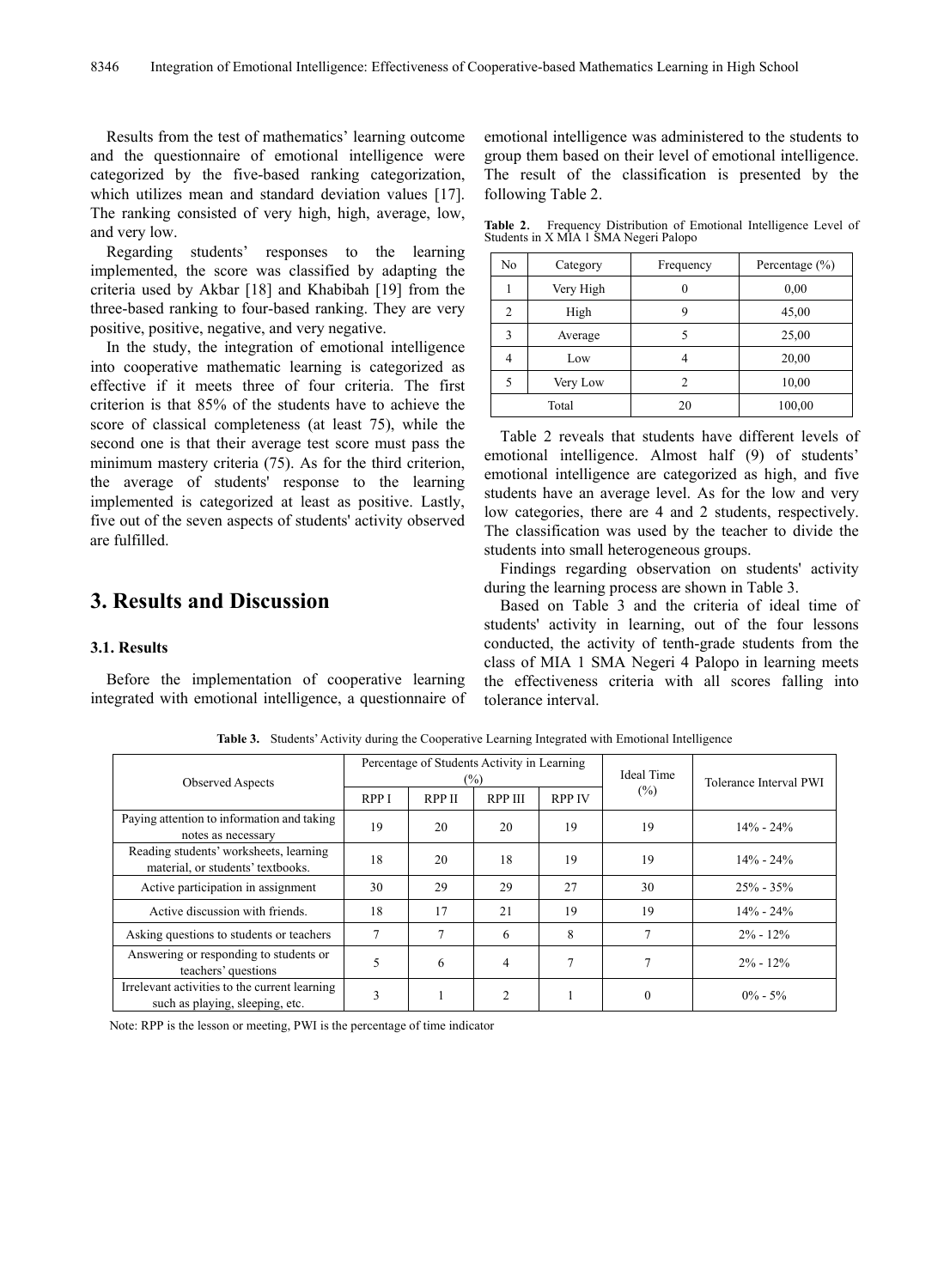The next observed aspect is students' response toward the integration of emotional intelligence into cooperative-based mathematics learning. The data were collected by administering a questionnaire after the instruction. Analysis results of the data of their responses are as follows.

**Table 4.** Frequency Distribution of Students Response to Cooperative Learning Integrated with Emotional Intelligence

| No             | Students'<br>Response   | Frequency | Percentage<br>(%) | Category         |
|----------------|-------------------------|-----------|-------------------|------------------|
| 1              | $81.25 \le x \le 100$   | 6         | 30,00             | Very<br>Positive |
| $\overline{c}$ | $61,25 \le x \le 81,25$ | 14        | 70,00             | Positive         |
| 3              | $43.75 \le x \le 61.25$ | 0         | 0.00              | Negative         |
| 4              | $0 \le x \le 43,75$     | 0         | 0.00              | Very<br>Negative |
|                | Total                   | 20        | 100               |                  |
|                | Average                 | 78,80     |                   | Positive         |

Table 4 shows that out of 20 students from X MIA 1, there were six students (30,00%) and 14 students who give a very positive and positive response toward the implementation of cooperative learning integrated with emotional intelligence, respectively. The average is in the category of positive with a score of 78,80, which satisfies the criteria of effectiveness.

The third aspect observed is students' mathematics learning outcome. A result of descriptive statistical analysis is revealed by the following Table 5.

**Table 5.** Descriptive Statistics of Students' Learning Outcome After the Integration of Emotional Intelligence into Cooperative Learning

| <b>Statistics</b>  | <b>Statistical Value</b> |  |
|--------------------|--------------------------|--|
|                    | <b>Posttest</b>          |  |
| Sample Size        | 20                       |  |
| Mean               | 78,67                    |  |
| Range              | 53,33                    |  |
| Minimum Value      | 43,33                    |  |
| Median             | 80,00                    |  |
| Maximum Value      | 96,67                    |  |
| <b>Ideal Score</b> | 100                      |  |

Based on Table 5, the mean score of students' learning outcomes after the implementation of cooperative learning is 78,67, with the highest score and lowest score being 96,67 and 43,33, respectively. The score meets the effectiveness criteria, where the score has to be at least 75.

In a frequency distribution, the score of the tenth-grade students of MIA 1 SMA Negeri 4 Palopo is classified into five categories. The classification is presented by the following Table 6.

**Table 6**. Frequency Distribution of Students' Mathematics Learning Outcome after The Implementation of Cooperative Learning Integrated with Emotional Intelligence

| <b>Score</b>               | Category  | Frequency      | Percentage<br>$(\%)$ |
|----------------------------|-----------|----------------|----------------------|
| $92 \leq \bar{x} \leq 100$ | Very High | $\overline{c}$ | 10                   |
| $83 < \bar{x} < 92$        | High      | 5              | 25                   |
| $75 \leq \bar{x} < 83$     | Average   | 10             | 50                   |
| $66 \leq \bar{x} \leq 75$  | Low       | 1              | 5                    |
| $0 \leq \bar{x} \leq 66$   | Very Low  | $\overline{c}$ | 10                   |
| Total                      |           | 20             | 100                  |
| Passed                     |           | 17             | 85                   |
| Failed                     |           | 3              | 15                   |

Table 6 revealed that out of 20 students, 17 of them (85%) achieved the score, which passed the minimum mastery criteria. In classical completeness, their learning outcome after the implementation of cooperative learning satisfies the effectiveness criteria.

Based on the analysis result of activity, response, and learning outcome of tenth-grade students from the class X MIA 1 SMA Negeri 4 Palopo, it can be concluded that the integration of emotional intelligence in cooperative learning is implemented effectively.

#### **3.2. Discussions**

Integrating emotional intelligence into cooperative-based mathematics learning is effective to improve learning activities and mathematics learning outcomes for class x high school students in Palopo. It is evident in the activities, responses, and learning outcomes of the students who meet the predetermined criteria. Firstly, in terms of activity during the learning process, out of the seven aspects observed in all four lessons, all aspects observed meets the ideal time. Secondly, the score of 78,80 in their response means that they responded positively toward the learning. Lastly, their average test score of 78,67 passed the minimum mastery criteria of 75, and in terms of classical completeness, 17 (85%) students' score meets the minimum score.

This indicates that applying a cooperative learning model integrating emotional intelligence can create an effective mathematics learning process. This is in accordance with the results of research by Syam, Akib and Syamsuddin [20] which state that the application of cooperative learning is effective in improving student mathematics learning outcomes. In addition, the positive response given by students with the application of the cooperative learning model by integrating students' emotional intelligence gives an idea that students are motivated to take part in learning. The same thing was stated by Bakri, Syamsuddin and Babo [21] that cooperative learning can increase student motivation in learning mathematics.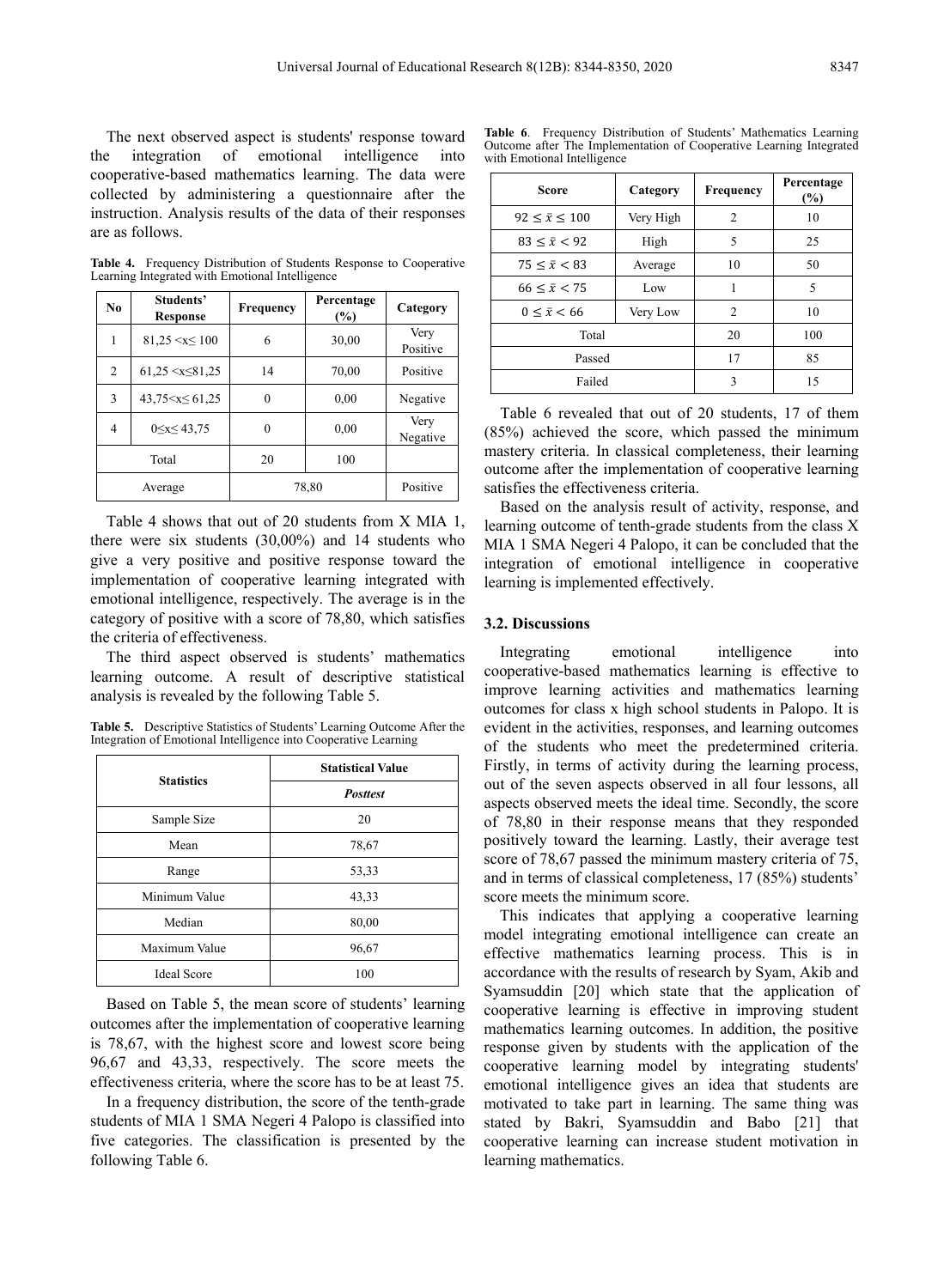Moreover, several researchers reported similar findings where cooperative learning could enhance and have a positive impact on students' mathematics' learning outcome [22-29]. Furthermore, research by Syawahid & Retnawati [30] found that in the development of a learning media that integrate emotional intelligence into a collaborative setting, there were 80% of students who passed the minimum passing criteria. It supports the statement that including emotional quotient into the learning process could enhance students' skills [31]. Hossain et al. [32] even said that all the research findings of cooperative learning provide insights on how the instruction is suited to improve students' mathematics achievement.

Many studies also investigated the impact of cooperative learning on students' activity and response. Several studies found that it enhances students' activeness [22; 25; 26; 33; 34]. The same goes for the response of the method used. Some researchers suggested that there were positive responses to the implementation of cooperative-based mathematics learning [33; 25].

Improvement in students' activity, response, and learning outcome is possible due to the learning that allows students with the high skill to motivate their friends to be active in their group. Therefore, processes of exchange of ideas and collaboration to solve the problem happened. Moreover, by integrating emotional intelligence, students are expected to: (1) form synergy in their teamwork; (2) endure failures; (3) achieve common goals; (4) manage their emotions and those of others; and (5) build and keep their cooperative relationship and interaction in the learning process [35-36].

By paying attention to some of the findings above, it can be argued that cooperative learning that integrates emotional intelligence gives students the opportunity to come up with all their ideas when discussing with a group of friends and trying to solve the problems presented in their own way. This is in accordance with the opinion of Chatib [37] that the application of the concept of emotional intelligence in learning helps students who have difficulty learning and proves that all students are smart with their own learning methods. Thus, learning will be meaningful for students if the learning methods and materials presented are related to their experiences, interests, and potential [38-39].

Therefore, teachers must be able and creative in preparing a student-centered learning process so that it will be easier to understand the material if the teacher designs learning according to the variety of intelligence they have [40]. If students have a good concept understanding, students can confidently express their opinions in solving problems related to their learning material both verbally and nonverbally and it will increase students' mathematics learning outcomes. The use of cooperative learning approaches by integrating emotional intelligence theory makes students more responsible,

cooperative and disciplined as well as enabling students to show and express what they have learned [41]. In addition, teachers can accommodate the differences that exist in students considering that the students they face have different characters both in terms of intelligence and in terms of student behavior. This is in accordance with the statement of Gardner [42] that the learning styles of students are reflected in the tendency of their intelligence.

Therefore, the teacher must be able to create a comfortable learning atmosphere namely a learning atmosphere that can eliminate student boredom due to various problems experienced by students when the learning process takes place [43]. In addition, students do not feel tense when students convey ideas or opinions related to material discussed in class. Thus, students can understand the teaching material delivered by the teacher and arouse students' motivation to learn mathematics. As a consequence, students can easily accept and absorb the material presented which has an impact on improving student mathematics learning outcomes, of course by paying attention to aspects of students' emotional intelligence and the learning methods applied in the classroom.

## **4. Conclusions**

To conclude, the implementation of cooperative learning integrated with emotional intelligence is effective in mathematics learning because it meets the four criteria of effectiveness. All aspect of students' activity satisfies the ideal time, and their average response is in a positive category with a score of 78,80. Next, the average of their learning outcome is 78,67, which is more than the minimum passing criteria (75). As for the classical completeness, 17 (85%) students' score is higher than the minimum score of 75.

In addition, the application of the student's emotional intelligence integrated cooperative learning model provides opportunities for students to develop the competencies that students have both individually and in groups. Where this learning model provides opportunities for students to learn to understand the material presented by the teacher with the characteristics and learning styles adopted by the students. Thus, students will be trained to be responsible and disciplined in studying and mastering the material presented by the teacher in the classroom.

## **Acknowledgements**

We would like to express our gratitude to the students of SMA Negeri 4 Palopo, South Sulawesi who were involved in data collection for this study who were willing to spend their time so that this research can be carried out well.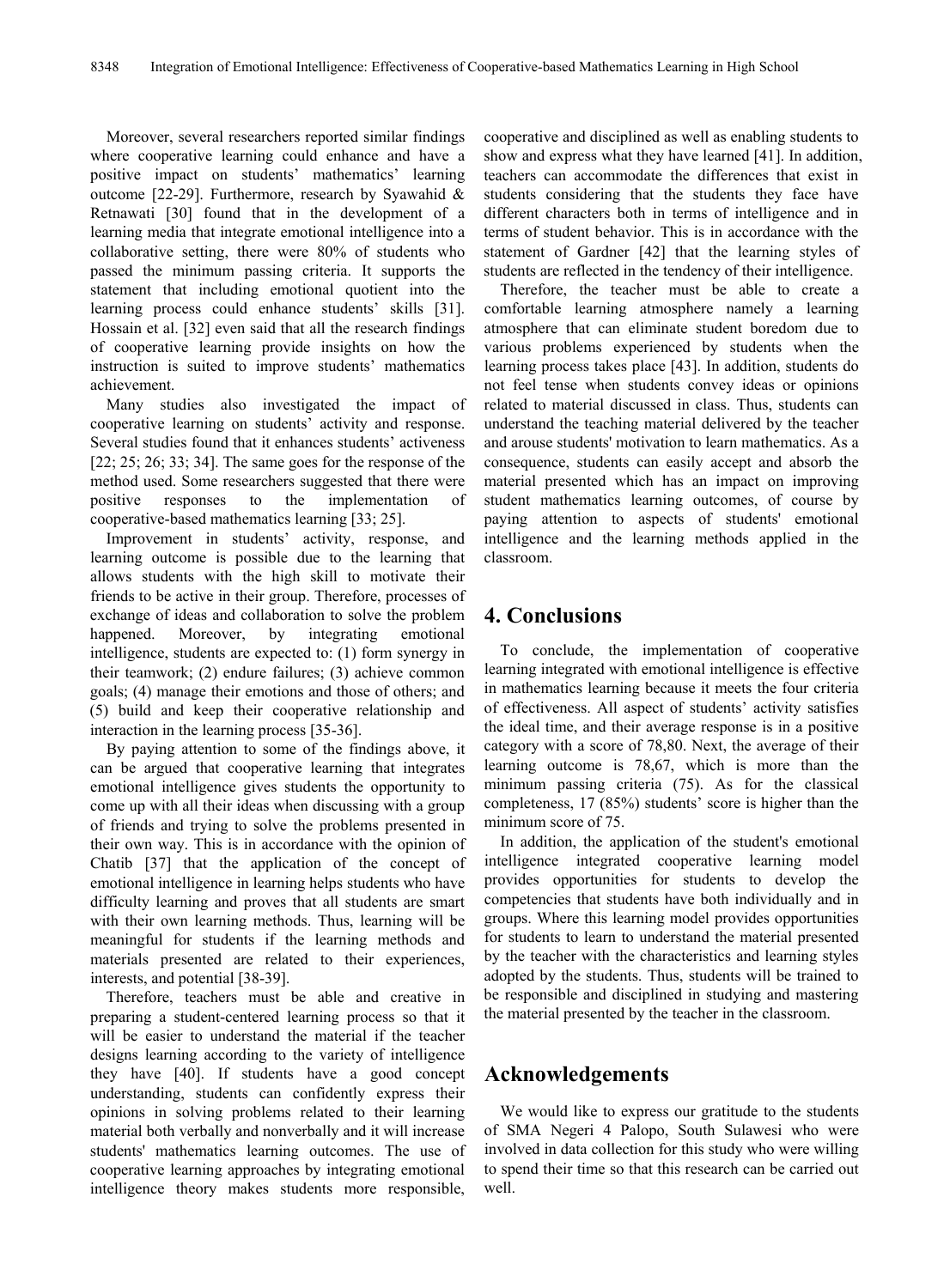## **REFERENCES**

- [1] OECD. PISA 2018 Results (Volume I): What Students Know and Can Do. OECD Publishing. https://doi.org/10.1787/5f07c754-en, 2019.
- [2] Syamsuddin, A. The impact of implementing of INSTAD model toward student's mathematics learning outcome for 5th grade elementary school students. Journal of Physics: Conference Series, Vol. 1318, No. 1, 012021(1-7). 2019.
- [3] Tarim, K., & Akdeniz, F. The Effects of Cooperative Learning on Turkish Elementary Students' Mathematics Achievement and Attitude Towards Mathematics Using TAI and STAD Methods. Educational Studies in Mathematics, Vol. 67, No. 1, 77–91, 2008. https://doi.org/10.1007/s10649 -007-9088-y.
- [4] Jaelani, A. Pembelajaran Kooperatif, Sebagai Salah Satu Model Pembelajaran Di Madrasah Ibtidaiyya (Mi). Al Ibtida: Jurnal Pendidikan Guru MI, Vol. 2, No. 1, 1-16, 2015
- [5] Purnomo, Y. W. Keefektifan Model Penemuan Terbimbing dan Cooperative Learning pada Pembelajaran Matematika. Jurnal Kependidikan: Penelitian Inovasi Pembelajaran, Vol. 41, No. 1, 37-54, 2011.
- [6] Arends, R. Learning to Teach (9th ed). New York: McGraw-Hill, 2012.
- [7] Slavin, R.E. Cooperative Learning*.* London: Allymand Bacon, 2005.
- [8] Maloney, E. A., Schaeffer, M. W., & Beilock, S. L. Mathematics Anxiety and Stereotype Threat: Shared Mechanisms, Negative Consequences, and Promising Interventions. Research in Mathematics Education, Vol. 15, No. 2, 115–128, 2013. https://doi.org/10.1080/14794802.20 13.797744
- [9] Moore, A., & Mamiseishvili, K. Examining the Relationship Between Emotional Intelligence and Group Cohesion. Journal of Education for Business, Vol. 87, No. 5, 296–302, 2012. https://doi.org/10.1080/08832323.2011.623197.
- [10] Adinda, A. Kecerdasan Emosional Dalam Pembelajaran Matematika. Logaritma: Jurnal Ilmu-ilmu Pendidikan dan Sains, Vol. 4, No. 02, 117-131, 2016.
- [11] Ilyas, M. Pembelajaran Matematika Berbasis Karakter Dengan Melibatkan Kecerdasan Emosional Mahasiswa. Prosiding Seminar Nasional Universitas Cokroaminoto Palopo, Vol. 1, No. 1, 47–54, 2014.
- [12] Mayer, J. D., & Salovey, P. The intelligence of emotional intelligence. Intelligence, Vol. 17, No. 4, 433–442, 1993. https://doi.org/10.1016/0160-2896(93)90010-3
- [13] Salovey, P., & Mayer, J. D. Emotional Intelligence. Imagination, Cognition, and Personality, Vol. 9, No. 3, 185–211, 1990. https://doi.org/10.2190/DUGG-P24E-52W K-6CDG
- [14] Syawahid, M., & Retnawati, H. Pengembangan Perangkat Pembelajaran Pengembangan Kecerdasan Emosional dan Spiritual. Jurnal Riset Pendidikan Matematika, Vol. 1, No. 1, 12–21, 2014.
- [15] Salleh, N. binti M., & Othman, I. bin. The Effects of Integrating Emotional Intelligence on Students' Attitudes toward Mathematics. International Journal of Asian Social Science, Vol. 4, No. 9, 966–976, 2014.
- [16] Fraenkel, J. R., Wallen, N. E., Hyun, H. H. How to design and evaluate research In education (8th ed.). New York: Mc Graw Hill; 2012.
- [17] Slameto. Belajar dan Faktor*-*faktor yangMempengaruhinya . Jakarata: PT Bina Aksara, 2010.
- [18] Ariyawati, P. A. M., Waluyo, J., & Prihatin, J. Analisis Respon Siswa terhadap Model Pairs, Investigation and Communication (PIC) dalam Pembelajaran IPA. Jurnal Pembelajaran dan Pendidikan Sains, Vol. 2, No. 1, 9-15, 2017.
- [19] Hasdah, H., Syamsuddin, A & Idawati. Testing the Validity of a Problem Solving-Based Students' Worksheet on Space Material for 5th Grade Elementary School Students. Journal of Critical Reviews, Vol. 7. No. 9, 1248-1250, 2020.
- [20] Syam, A. P., Akib, I., Syamsuddin, A. The Application of Cooperative Learning Model of Team Assisted Individualization (TAI) Based Manipulative Media on Topics "Shape" of Class VI Elementary School of Tombolok Gowa. Daya Matematis: Jurnal Inovasi Pendidikan Matematika, Vol. 7, No. 3, 317-327, 2020.
- [21] Bakri, H., Syamsuddin, A., & Babo, R. Applying The Aptitude Treatment Interaction (ATI) Learning Model In Mathematics Learning To Improve Mathematical Concept Understanding Of 5th Grade Of Elementary School Students. Journal of Critical Reviews, Vol. 7, No. 7, 55-58, 2020.
- [22] Artut, P. D., & Bal, A. P. Learning Implementations about Cooperative Learning Method: A Case Study in Turkey. International Journal of Progressive Education, Vol. 14, No. 6, 168–176, 2018. https://doi.org/10.29329/ijpe.2018.179.13
- [23] Capar, G., & Tarim, K. Efficacy of the Cooperative Learning Method on Mathematics Achievement and Attitude: A Meta-Analysis Research. Educational Sciences: Theory & Practice, 15(2), 553–559, 2015. https://doi.org/10.12738/est p.2015.2.2098.
- [24] Dees, R. L. The Role of Cooperative Learning in Increasing Problem-Solving Ability in a College Remedial Course. Journal for Research in Mathematics Education, Vol. 22, No. 5, 409, 1991.. https://doi.org/10.2307/749188.
- [25] Rhamayanti, Y. Peningkatan Hasil Belajar Matematika dan Respon Siswa Melalui Pembelajaran Kooperatif Tipe STAD dengan Metode Penemuan Terbimbing. Edumatika Jurnal Riset Pendidikan Matematika, Vol. 2, No. 1, 29–39, 2019.
- [26] Sugiawan, R., Nurhanurawati, N., & Coesamin, M. Meningkatkan Aktivitas dan Hasil Belajar Matematika Melalui Pembelajaran Kooperatif Tipe NHT. Jurnal Pendidikan Matematika UNILA, Vol. 2, No. 3, 2014.
- [27] Tarim, K., & Akdeniz, F. The Effects of Cooperative Learning on Turkish Elementary Students' Mathematics Achievement and Attitude Towards Mathematics Using TAI and STAD Methods. Educational Studies in Mathematics, Vol. 67, No. 1, 77–91, 2008. https://doi.org/10.1007/s10649 -007-9088-y
- [28] Turgut, S., & Turgut, İ. G. The Effects of Cooperative